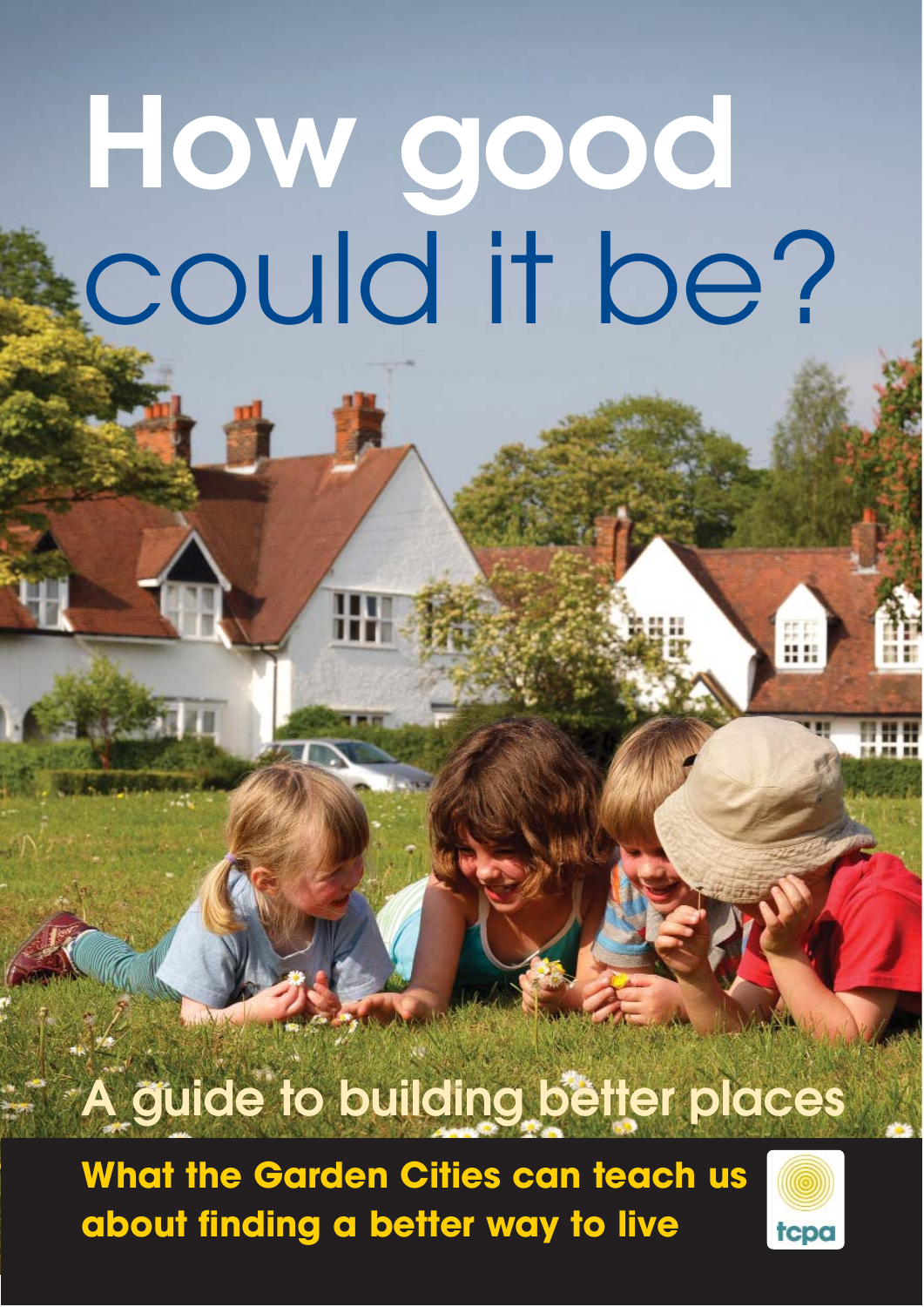## Who is this leaflet for?

**This leaflet is for anyone with an interest in making where they live a better place. It's designed to help you to think about how good your neighbourhood could be, and about ways you can get involved in things like planning to help make your ideas a reality. It's not detailed or technical but includes plenty of useful contacts offering more information.**



#### Building a better life

We all want a good quality of life for ourselves, our friends and families, and our communities. There are many positive aspects to community life, but we all know of things that could be made better. Part of making that happen is about making sure our communities have decent homes, plenty of green space, good transport, and access to things like cinemas, pubs and sports pitches. This leaflet provides a taste of how we might get more of the things that make life worth living.

#### The good... and the bad and ugly?

The best way to start making places better is to look at what's around you: decide what you like – and also what doesn't work. Every place has green spaces that might be used better, or roads that are hard to cross, but too often people just accept this as normal. A lot of people are also worried by new housing and development – partly because they feel they have no control over it; but partly because it's often rather ugly. It can also bring new pressures on vital things like roads, schools and health services that may already be overstretched.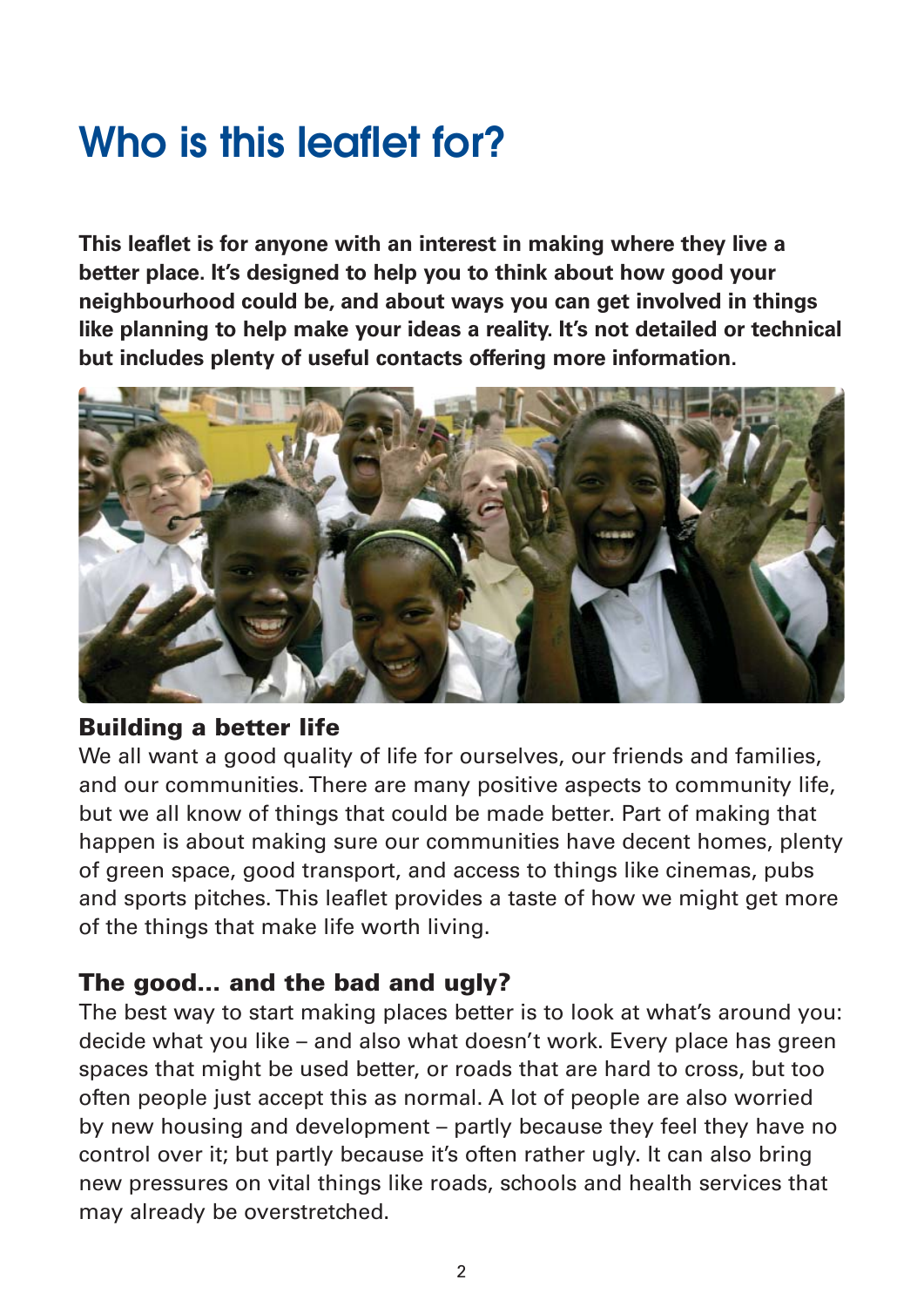## Does change have to happen?

Change isn't always easy to accept, but in some places there is real pressure for things like new homes. Census figures show that as a nation we need around 240,000 new homes a year to meet the needs of our growing population. This doesn't affect everywhere in same way, but it does mean that we have to answer the question about where our children are going to live. Homes aren't the only challenge: we also need to deal with climate change, tackle unemployment by providing more local jobs, and help people to lead healthier lifestyles.

## Why should I bother getting involved in these big issues?

Because these bigger issues will impact on your community. You can either let change happen to you, or you can play an active role in shaping what happens to try to make your neighbourhood a better place. Having a strong vision of what you want for the future of your area gives you a stronger voice in shaping what happens.

## What has this got to do with Garden Cities?



The Garden City ideals were shaped by people who believed that there could be a better, more sustainable and more co-operative way of living. The big achievement of the Garden City movement was to turn idealism into real progress (find out more at **www.tcpa.org.uk/pages/ garden-cities.html**). Development at Letchworth and Welwyn Garden Cities and at Hampstead Garden Suburb showed it is possible to build attractive places which encourage a better way of living for everyone. They also used new, practical ways of both paying for this progress and giving the community a financial share in the place where they live.

The Garden City ideals are more relevant now than ever. We often hear about what can't be done; this leaflet is about what *can* be done and about the possibility of a better future.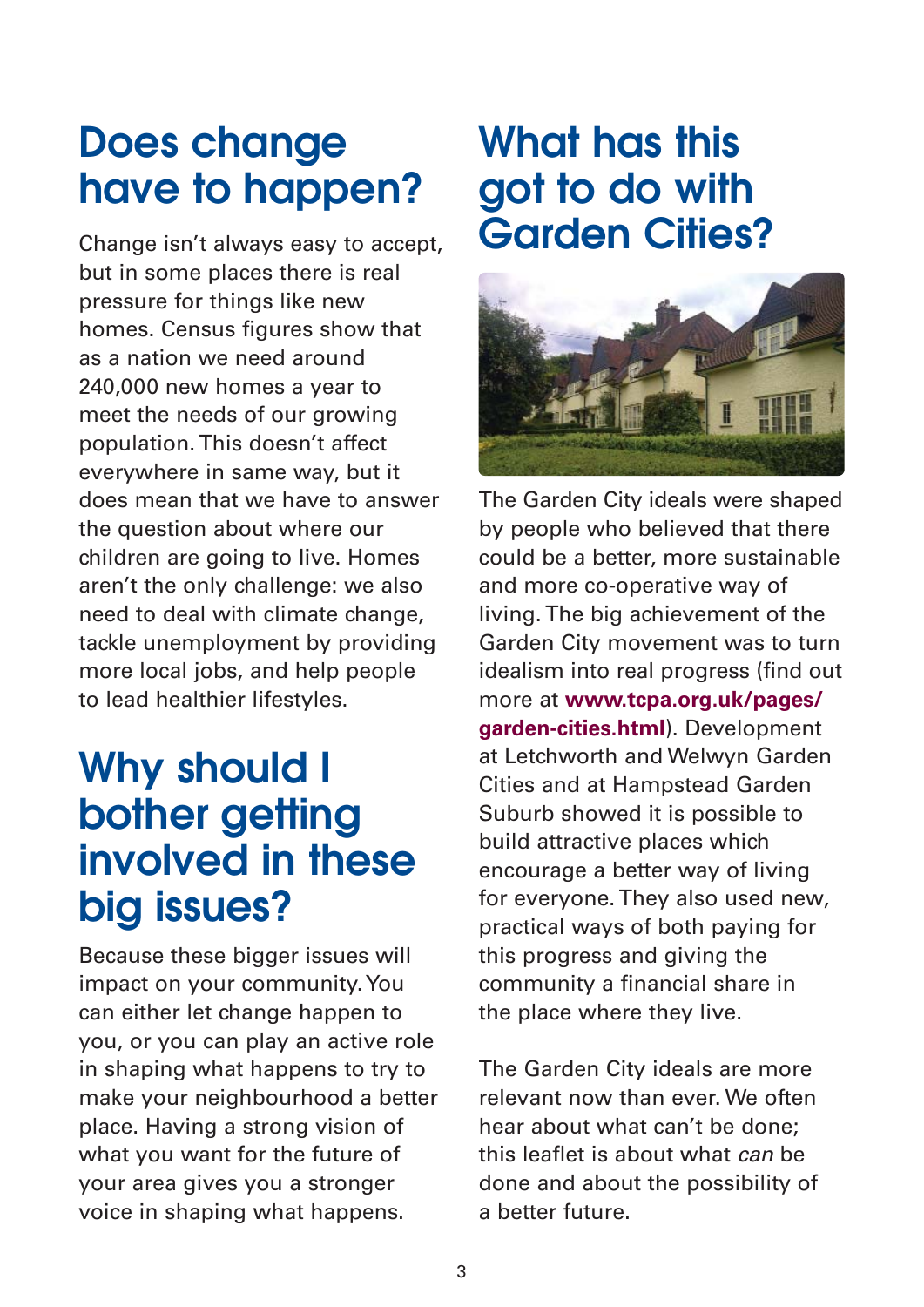## Does this have to be about cities?

No, it doesn't. Attractive, thriving new places based on Garden City principles can be built in all sorts of sizes, from a small neighbourhood to a town or city. The principles are about finding a better way to live.

## OK, so what are you actually suggesting?

The Garden City principles set out in the poster on the reverse side of this leaflet are a simple list of ways that places can either be improved or built from new. In each case they are the result of over a hundred years of people thinking about the future and how they want to live. They are intended to spark people's imagination about the future – not to suggest that 'one size fits all'. There is lots more background detail to look at and people to talk



to if you want more information about the principles or the Garden City movement in general – see the list of information sources in this leaflet, and the even longer list at **www.tcpa.org.uk/pages/gccommunity-guide.html** 

## This seems very ambitious, and I'm very busy!

People don't have much time, but we're not saying you have to do all of this now or all at once. Maybe it's just about starting a debate in your community, or maybe it's about picking one issue, like green space and gardens, that you want get started with. There's more than one way to get a better life, and Garden City principles are just one pathway that people made a reality.

## How can I make these ideas real?

No-one is pretending that getting better places is easy; and setbacks are always possible. The most important lesson is that change for the better is possible. It's happening in all sorts of places. All the ideas talked about here are tried and tested. There are lots of things you can do to make things happen where you live.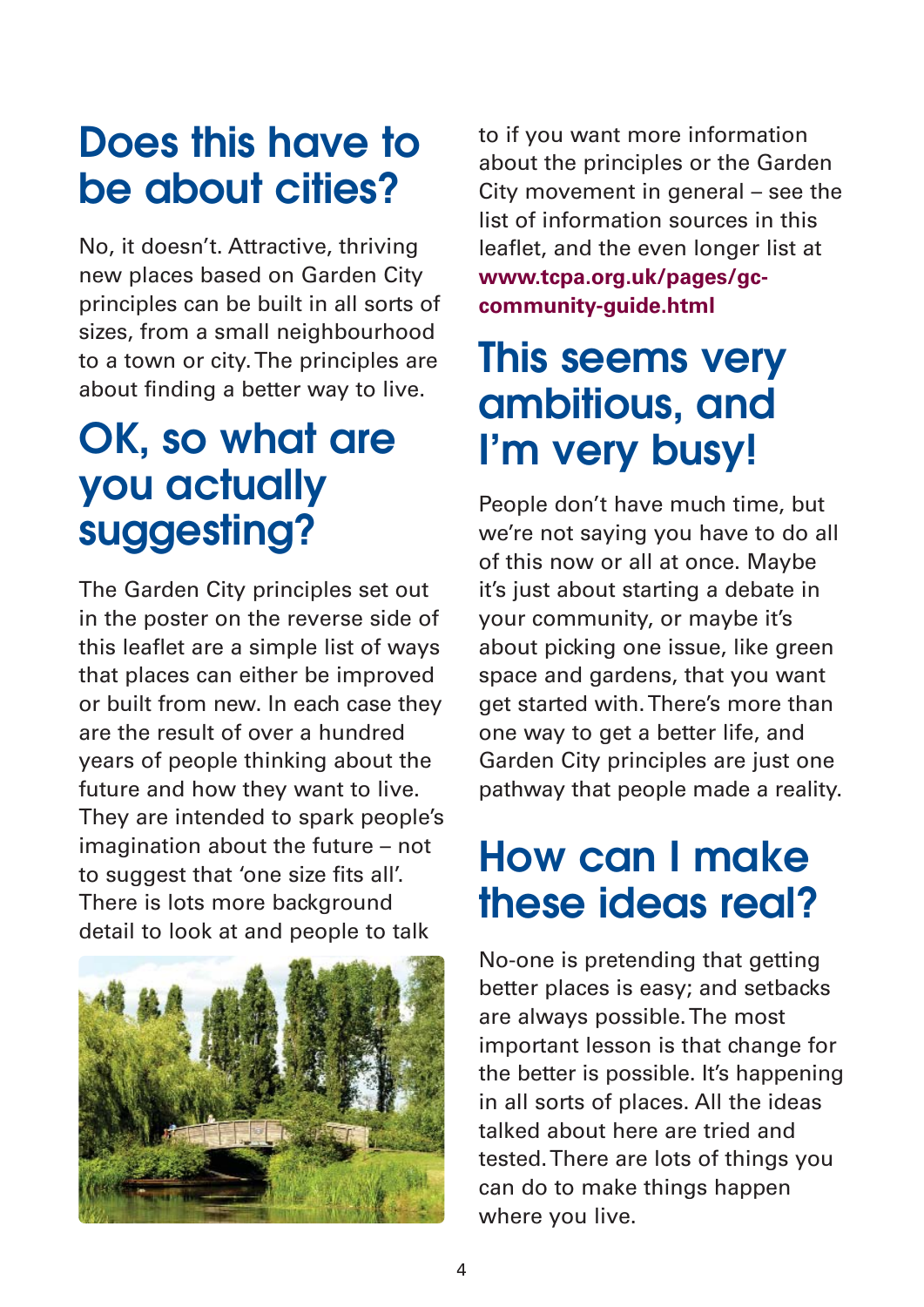## Does this mean I have to know about planning?

No, it doesn't. Planning can seem technical, but it's just about what goes where. It's one way to take a strong vision for your community and start to make it real. Perhaps a developer is proposing new housing, or you are writing a neighbourhood plan? Maybe your council is writing a 'local plan' for the whole area? All these things provide a real opportunity to get involved and share and shape ideas.

## How will it be paid for?

There is no single source of money to help turn the Garden City principles into reality on the ground. Some of things will be paid for by straightforward public and private investment, but it's useful to know about two sources of cash that can make the principles real. The first is that when land is given planning permission it massively increases in value. That profit usually goes to private landowners and developers. Normally, local communities get a little bit of the profit too, through planning



agreements that pay for things like schools and roads.

But there is another way. For example, in Letchworth Garden City the land remained in community ownership. The profits and rents from its development still fund around £4 million of investment in the community every year. It can be done!

Energy is another key example. At the moment the large energy companies reap the profits of selling you energy, but all over Europe communities are running their own energy companies, which limit price rises and put profits back into the local economy.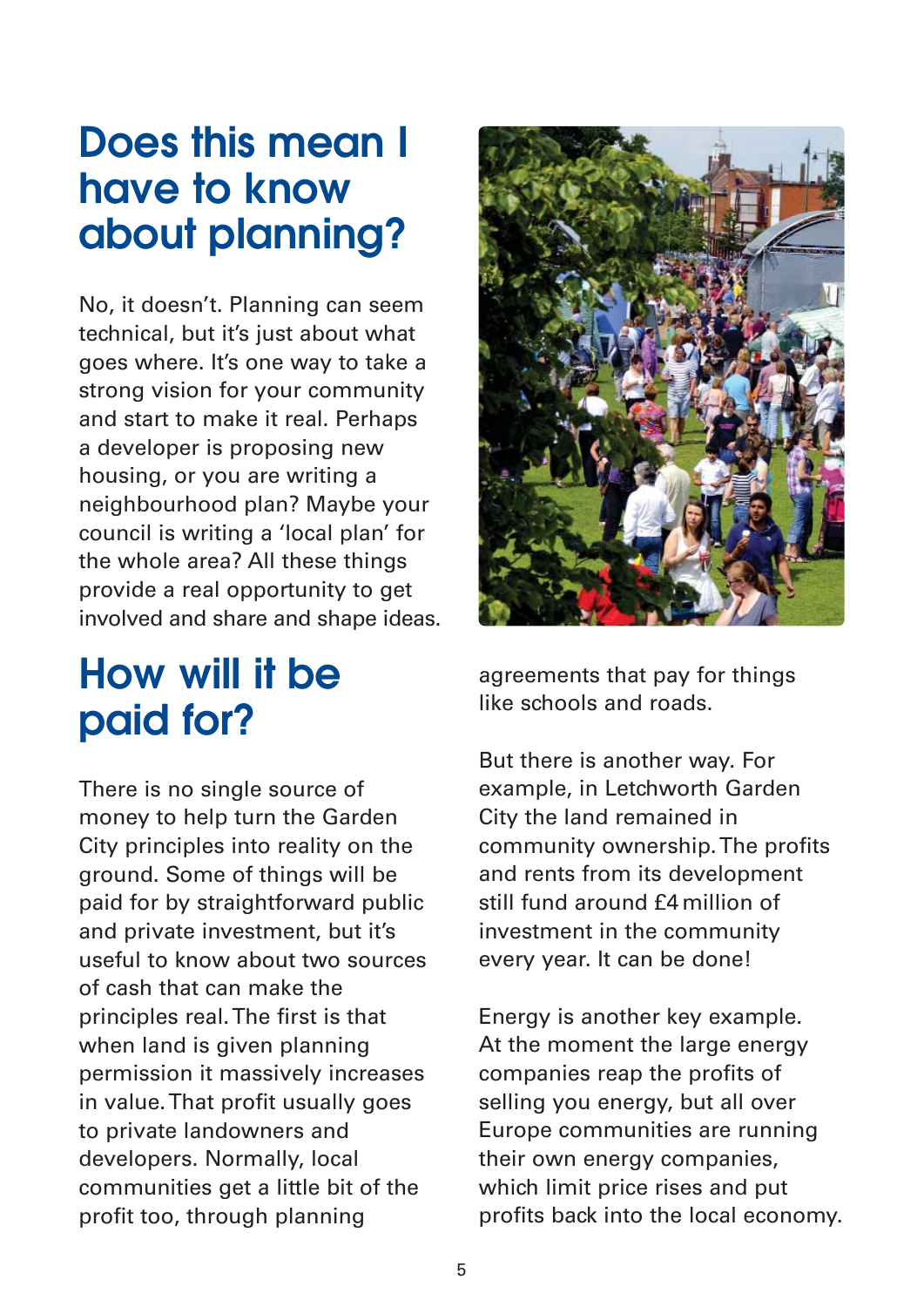

## Can communities really own their own assets?

Yes, they can! One way is through a Community Land Trust, which is a commonly accepted way for a community to own and manage land. There are many other forms of stewardship for other community assets like energy. If anyone says this is impossible, ask them why Germany has more than 650 energy co-operatives which provide energy to local people at low cost. Or point them to the work of the Brighton Energy Co-op, which shows how this is already being done in the UK.

## What are your top tips for getting started?

Talk is good: Find out what is going on by talking to existing community groups and to the local council. Perhaps there is already a neighbourhood planning process or a local land trust?

- **Try to include as many** people as possible: Getting a consensus about what a community wants can be like herding cats, but it's vital to try to reach out to as many different people as possible – and particularly to those who don't always get a voice, like children or ethnic minorities.
- **Get organised:** To fundraise and own assets, you need to set up a community organisation. There are many models of well run community organisations to choose from, and key contacts on the list of information sources in this leaflet will help you work out which is right for you and how to get started.
- Don't take no for answer: A lot of people will tell you that positive change would be nice but is just not possible. The truth is that it is possible; and we have nothing to lose by aiming high.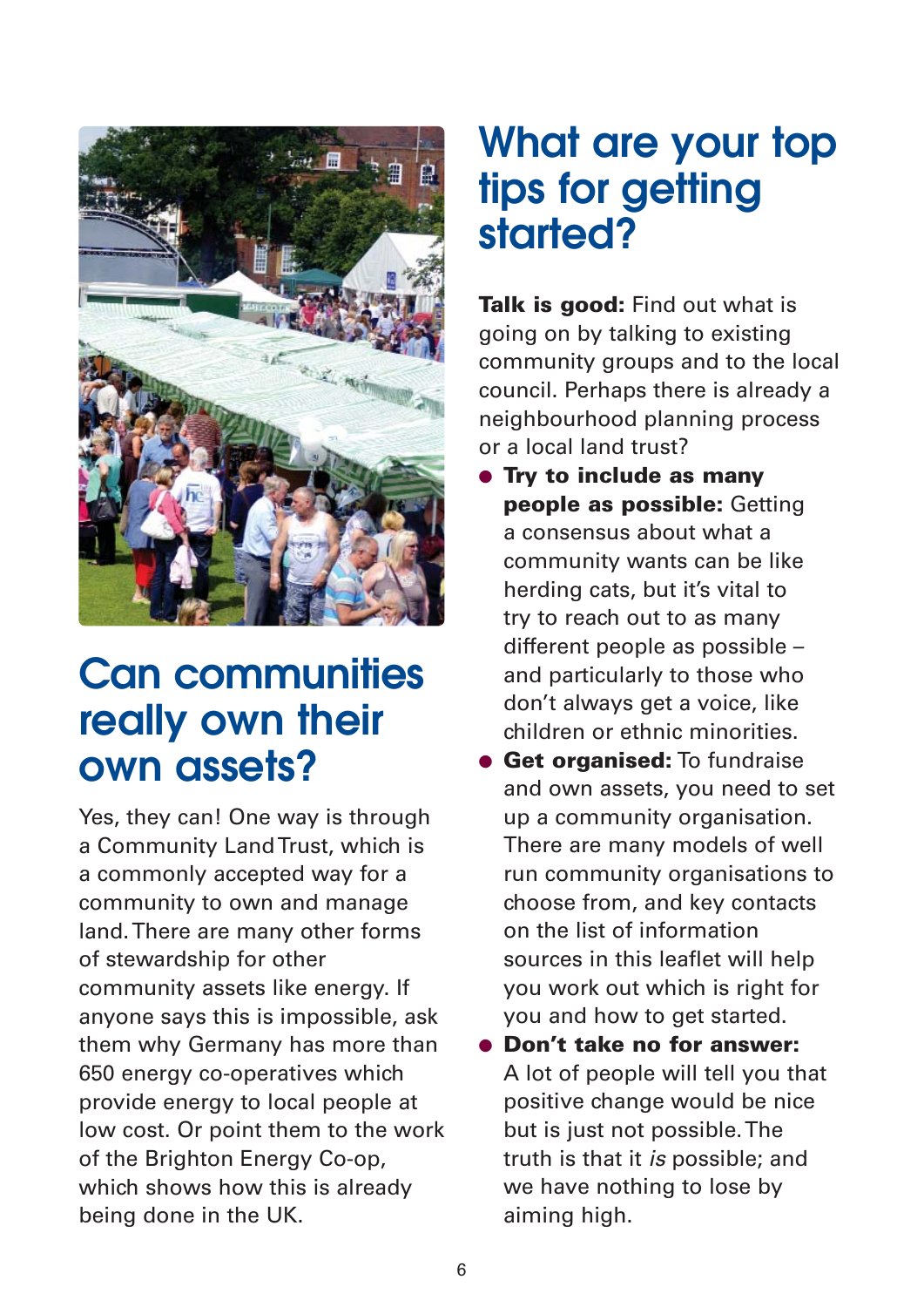# The true value of Garden Cities How good could it be?

#### **Garden Cities are places where ...**

- $\bullet$  the community is in control people have a direct say in planning their future
	- • the community owns development land and local facilities and gets income from the profits of development and from providing things like energy
		- • we build beautiful and affordable housing in neighbourhoods imaginatively designed so that the kids can walk to school and buying a pint of milk means just popping round the corner
			- we encourage an exciting nightlife and offer opportunities for people to get involved in the arts and sport
				- we encourage mixed and diverse communities for people from all backgrounds
					- we can grow our own food, either at home or in a community garden, farm or allotment
						- • we create fantastic green spaces for people and wildlife
							- • we create local jobs to reduce the need to travel long distances to work
								- • we provide plenty of opportunities for safe walking and cycling. supported by convenient public transport













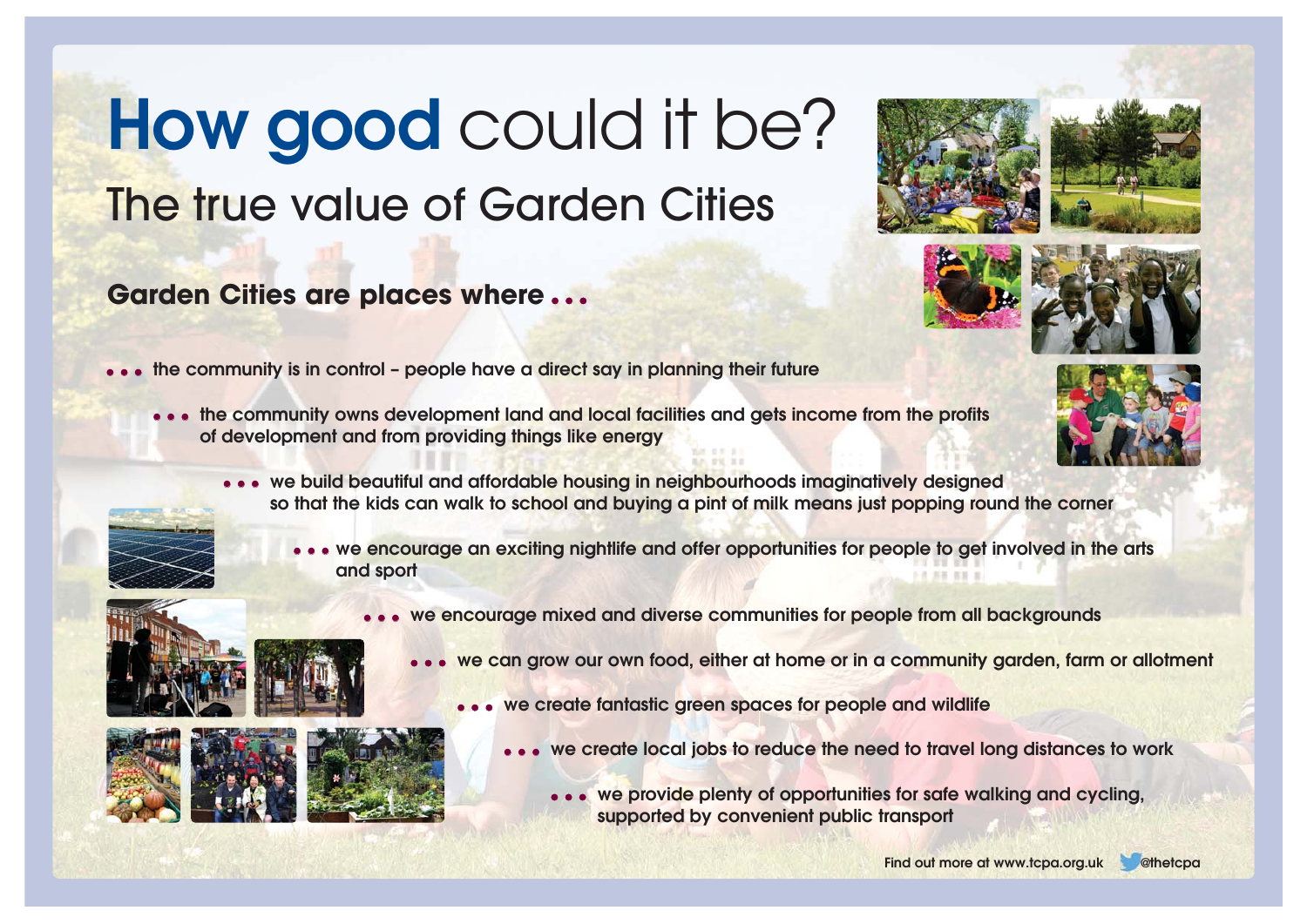## Who should I talk to about…

#### …Garden City principles?

● The TCPA has campaigned for the Garden City approach to development for more than a century. Publications on Garden City principles and the benefits and practicalities of their application can be found at **www.tcpa.org.uk/** ● Letchworth Garden City Heritage Foundation Learn from the world's first Garden City **www.letchworth.com/heritage-foundation** ● Welwyn Garden City Heritage Trust Learn from the Garden City that became a New Town **www.welwyngarden-heritage.org/**

#### …help with planning?

● Planning Aid Independent planning advice for those unable to pay professional fees **www.rtpi.org.uk/planning-aid/**

● Department for Communities and Local **Government** Guidance and information on planning policies and programmes **www.gov.uk/government/organisations/**

**department-for-communities-and-localgovernment**

● Planning Advisory Service Advice for local authorities on planning issues **www.pas.gov.uk/**

● ATLAS Advice on planning for large-scale development **www.atlasplanning.com/**

#### …help with design?

**• Design Council Cabe** Source of advice on architecture and design

**www.designcouncil.org.uk/our-work/cabe/**

● The Glass-House Community Led **Design** National charity on design and regeneration and empowering communities **www.theglasshouse.org.uk/**

#### …setting up a community organisation?

#### ● Federation of City Farms and

**Community Gardens National community** farms/gardens charity **www.farmgarden.org.uk/**

#### ● National Community Land Trust

**Network** National body for Community Land Trusts **www.communitylandtrusts.org.uk/home**  ● Co-operative Enterprise Hub Support for new and prospective community co-operatives **www.co-operative.coop/enterprise-hub/**

**• The Land Trust Independent body** managing green spaces for and with local communities **www.thelandtrust.org.uk/**

● Civic Voice National charity for the civic movement in England **www.civicvoice.org.uk/ • Locality** Network for community-led organisations **www.locality.org.uk/**

#### …help with funding and investment?

**GOV.UK** Postcode-based tool for finding funding in your area **www.gov.uk/applyfunding-community-project**

**• The Princes Trust** List of community project funds **www.princes-**

#### **trust.org.uk/communitycash**

● The Ethical Property Foundation

Independent property advice for charities and community and not-for-profit groups

#### **www.ethicalproperty.org.uk/**

**• Groundwork** National organisation with a network of local trusts working with local authorities and community groups

#### **www.groundwork.org.uk/**

● See also Locality, National Community Land Trust Network (above)

#### …technical help on things like energy, transport and play space?

#### ● National Self Build Association

Resources and advice on building your own home **www.nasba.org.uk/**

**• Energy Saving Trust Advice on lowering** carbon emissions in your community

#### **www.energysavingtrust.org.uk/Communities** ● Sustrans Advice and resources on

sustainable travel **www.sustrans.org.uk/**

**• Sport England** Advice on the design and maintenance of sports facilities **www.sportengland.org/facilitiesplanning/tools-guidance/**